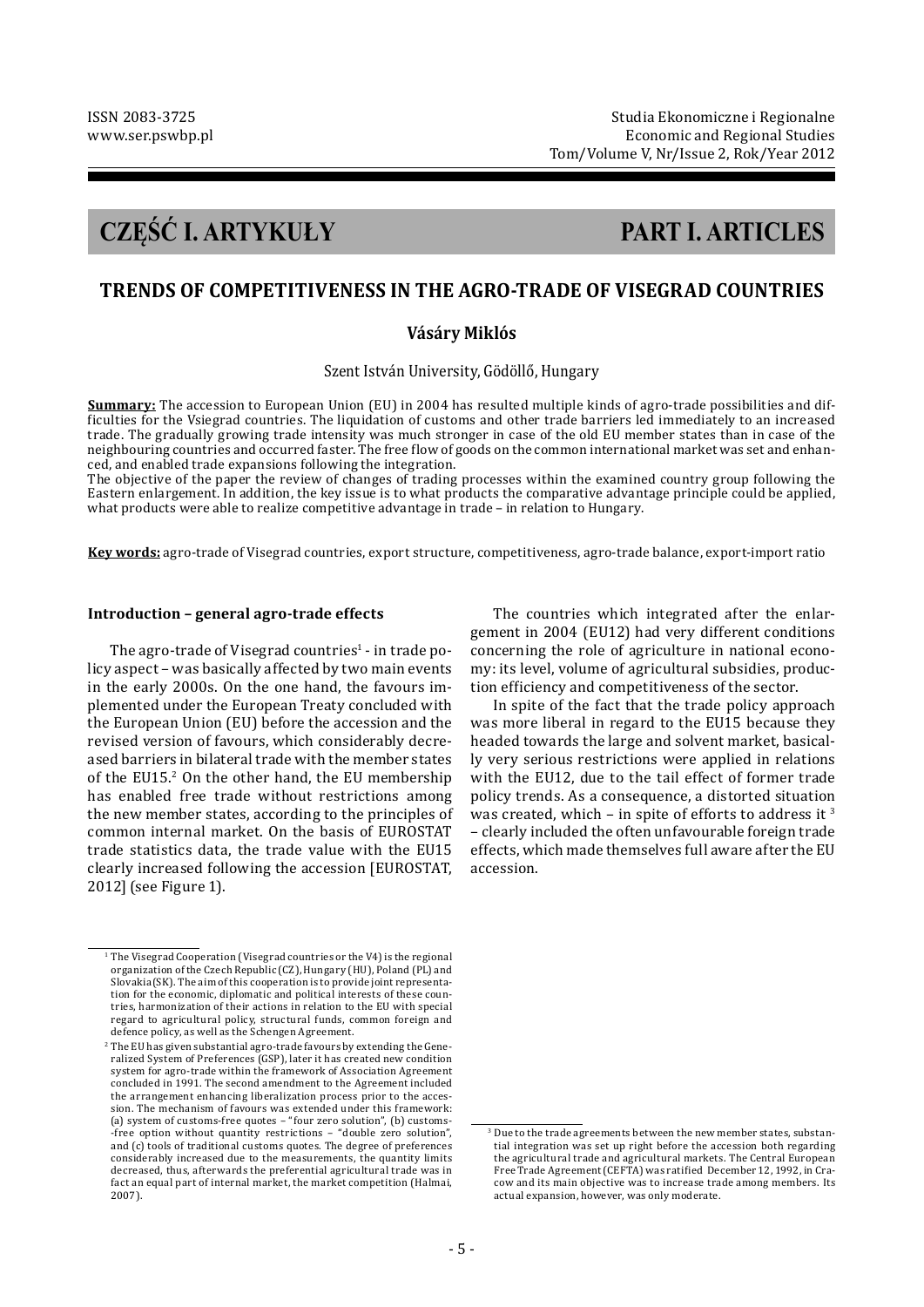

**Figure 1.** Agricultural exports and imports between Visegrad countries and the European Union (2000-2011, current prices, million euros)

**Rysunek 1.** Eksport i import rolny pomiędzy krajami Grupy Wyszehradzkiej i Unią Europejską (2000-2011 w cenach bieżących, w mln euro)

Source: Based on EUROSTAT 2012

#### **Material and methods**

The article attempts to reveal the lessons that can be learnt from the example of Visegrád countries and distinguishes, basically, two reference points. On one hand, trade in goods between the different EU country groups, and, on the other hand, the special features of Visegrad countries. The data for the research were collected from EUROSTAT database, in SITC (Standard International Trade Classification<sup>4</sup>) system and covered the period from 2000 to 2011. The double digit distribution of SITC system was applied for the treatment of data.

It has become clear during the research, that, in general, a lot of difficulties and restrictions can affect the uniformity and reliability of data due to the database characteristics. The following difficulties and restrictions hould be highlighted:

- Following the EU integration, in case of imports, the goods from countries outside the EU appear as goods from within the EU due to the EU border crossing and the location of an importing corporation in the EU.
- In case of exports, entry and exit summary customs declaration should be filled only for trade outside the EU, thus, the control of actual trade within the EU is impossible on the basis of customs declaration.<sup>5</sup>
- The series of VAT fraud within the EU has a significant distorting effect because the effect of fictitious trade within the EU is very uncertain in administration and, consequently, in statistics.
- Moreover, the black or illegal trade can be added to the above, because it has a strong effect on some special product groups.<sup>6</sup> But the avoiding trade should also be noted here, because it takes place legally at the EU level, but it does not appear in the statistical reports<sup>7</sup> of individual member states.

A number of methods, ratios and indices were applied in this research. The share of member countries in the export market ratio changes was explored:

$$
MR_{E/I} = \frac{\sum_{j}^{i} x_{i} - \sum_{j}^{i} x_{i-1}}{\sum_{j}^{i} X_{i} - \sum_{j}^{i} X_{i-1}}
$$
(1)

where  $MR_{E/I_i}$  is the ratio in the market proportion change,  $x_t$ ,  $x_{t-1}$  is the value of the exports and imports of a given country in *t* and *t*-1 year.  $X_t$ ,  $X_{t-1}$  are the values of the total exports and imports of a given country in the two periods. The value of the ratio can be negative, which means that the trade decreases in case of a given country within the examined relation. Also, the structure of the index allows values above 100% or below -100%. It can be due to the temporary features that the value of the denominator is extremely low, thus, even a slight change may seem significant. It can distort the interpretation, therefore, the swinging values are maximized.

<sup>&</sup>lt;sup>4</sup> The Standard International Trade Classification, is a product classification of the United Nations used for external trade statistics (export and import values and volumes of goods). In cooperation with Governments and with the assistance of expert consultants, the United Nations Secretariat drew up the 1950 edition of the United Nations Standard International Trade Classification (referred to below as the "original" SITC). By 1960, many countries compiled international merchandise trade data according to the original SITC or national classifications correlated to it and major international organizations had adopted SITC as a basis for the reporting of international trade statistics. SITC is allowing for international comparisons of commodities and manufactured goods (UN, 2006).

<sup>&</sup>lt;sup>5</sup> It should be noted that the document that follows the movement of goods is called accompanying document in the trade of excise goods. It had been used only in internal trade earlier, but following the EUaccession, the goods are accompanied by it as well; in the case of excise

goods' trade between member states because the value added tax and the excise duty can be recovered on its basis (EUVONAL, 2012).

<sup>6</sup> The Hungarian cattle stock, which has excellent animal health record (free from bluetongue disease) has found a strong market in Turkey. In cases of some lots, however, some dealers exported calves to Turkey born outside of Hungary, but received Hungarian documents. As a result, Turkey has introduced sanctions.

<sup>7</sup> It is a difference in the reports of member states that data are reported in different trade values in each country. In the case of Hungary, it is the value of 100 million HUF annual trade.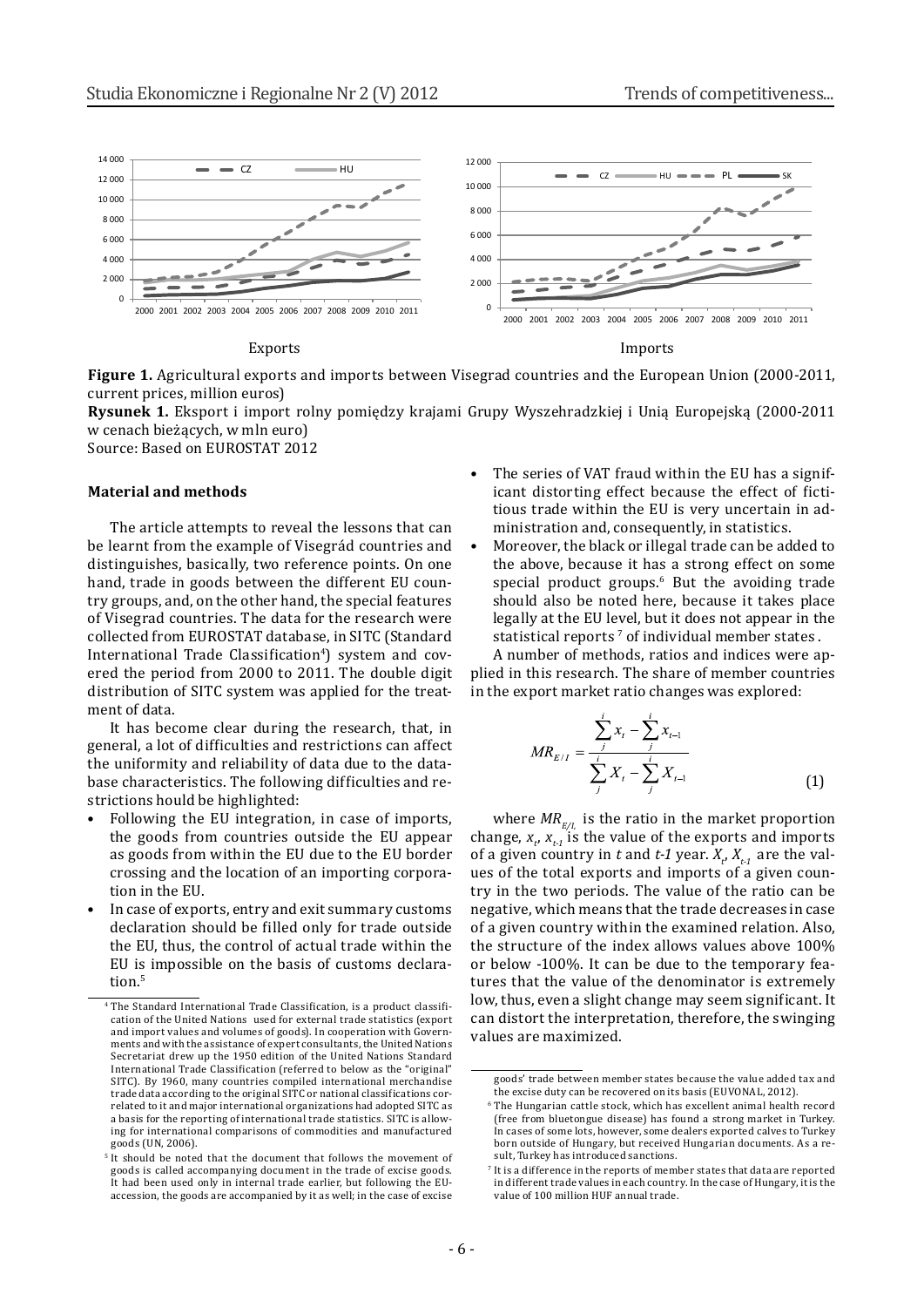The next index is the export-import balance, which clearly expresses the difference between the country's exports and imports:

$$
\mathbf{B}_{E/I} = \mathbf{x}_{ij} - \mathbf{m}_{ij} \tag{2}
$$

where  $B_{E/I}$  is the sum of balance,  $x_{ij}$ , is the sum of exports value of a given country, and  $\dot{m}_{ij}$  is the sum of imports value.

The third applied index quantifies the export-import ratio. The ratio is the simplest export specification index which correlates the country exports to imports:

$$
R_{E/I} = \frac{x_{ij}}{m_{ij}}\tag{3}
$$

where  $R_{E/I}$  is the value of index,  $x_{ij}$ , is the sum of exported goods, currently the sum of exports value of a given country, while  $m_{ij}$  is the sum of similar imports value.

The analysis also includes the calculation of Herfindahl–Hirschman-index (HHI) value of the examined country. In the course of the calculation, the export share of each product group is squared and the values received are summed. Formally, the index is formed as follows:  $\overline{N}$ 

$$
HHI = \sum_{i=1} S_i^2
$$
 (4)

where *Si* is the market share of a given *i* product group. Subsequently, the value of the index is between 0 and 1. The higher values indicate higher level of concentration.

The examination is completed with the calculation of the index developed by Béla Balassa for measuring the comparative advantage. The formula of *B* index is the following:

$$
B = \frac{x_{ij} / \sum_{i} x_{ij}}{\sum_{j} x_{ij} / \sum_{i} \sum_{j} x_{ij}} = \frac{x_{ij} / \sum_{j} x_{ij}}{\sum_{i} x_{ij} / \sum_{i} \sum_{j} x_{ij}}
$$
(5)

where *x* indicates exports, *i* is for the product group, *j* is the examined country, and, subsequently, *x<sub>ij</sub>* is the product-level, while  $\sum_i$ <sup>x</sup><sub>ij</sub> is total exports of a given country,  $\sum_j X_{ij}$  indicates the product-level exports, and  $\sum_i \sum_j X_{ij}$  is the world or a country group total exports<sup>8</sup> (Balassa, 1965).

The B index assumes that the exports structure is equally sensitive to the relative costs and the differences between non-price factors (Fertő, 2003). Therefore, the comparative advantage is expected to determine the structure of exports. The reference point in the current research was the value of trade with the EU27. The examination of comparative advantages can be made using two approaches. On one hand, it can be analysed, how the share of a given product or product group within the exports relates to the export share on the reference market (the EU27). In other words, the regional comparison of relative values can be made. On the other hand, simultaneously, the other half of the formula examines the export ratio of source countries (the V4) within the EU 27 total exports. The comparative advantage can be detected if the export share of the product group is larger than the basis of comparison, or if the share of the examined country is bigger than its value within the total exports.

The numerator and denominator of Balassa index ranges from 0 to 1.9 Accordingly, the value of the index can be within [0;∞] interval.<sup>10</sup> If B>1, a given country has a comparative advantage in case of the examined product; if the value of the index is between 0 and 1, it indicates a comparative disadvantage. The index was criticised for many shortcomings, see for example Fertő 2003, Fertő et al. 2005, or Jámbor et al. 2012.The criticism can be the consequence of the index's wide application, in international environment, where it served the comparison of very heterogeneous features and market regulations. In the opinion of the author of this study, in the case of EU27, (1) the geographical proximity, (2) similar macro-economic conditions, and (3) the nearly identical or simultaneously concluded trade policy agreements, results in the index predictive ability and applicability. Owing to the limits of the present study and the high number of reference points, the index was updated and the *B* value adjusted with the weighted average reflecting the imprtance of each product group in exports at national level, and the sum of these was calculated, according to the following formula:

$$
B_{1} = \sum \frac{X_{ij}}{\sum_{j} X_{ij}} * B_{i}
$$
 (6)

where *x* is the export, *i* is the product group, *j* is the

examined country. Subsequently,  $x_{ij}$  is the product-level export of a given country,  $\angle_i^{\Lambda_{ij}}$  is the total export, and  $B_i$  is the Balassa index of  $i$  product group.

### **Findings**

Concerning trade, it is obvious that the EU membership has resulted in a dynamic expansion of trade in the V4 countries. The foreign trade growth and - in

<sup>9</sup> If  $X_{11}$  /  $\sum X_{22} = 1$  then it is a monopoly, the product is supplied only by a single examined country.

<sup>8</sup> In the original paper of Balassa, the i index indicated the combined export of 74 industrial products, while j index was for the sum of 11 developed industrial countries. In order to moderate the trade policy distortions, the B-index originally was limited only to the examination of industrial products. B-index presupposes that the export structure is sensitive both for the relative costs and the differences in non-price factors. Thus, the comparative advantage is expected to determine the structure of exports (Fertő, 2003).

<sup>&</sup>lt;sup>10</sup> The actual upper limit  $\sum_i \sum_i x_{ii}^2 / \sum_i X_{ii}$  holds to infinity if holds to zero, that is the economic weight of the country is not significant regarding the exports. (Poór, 2010)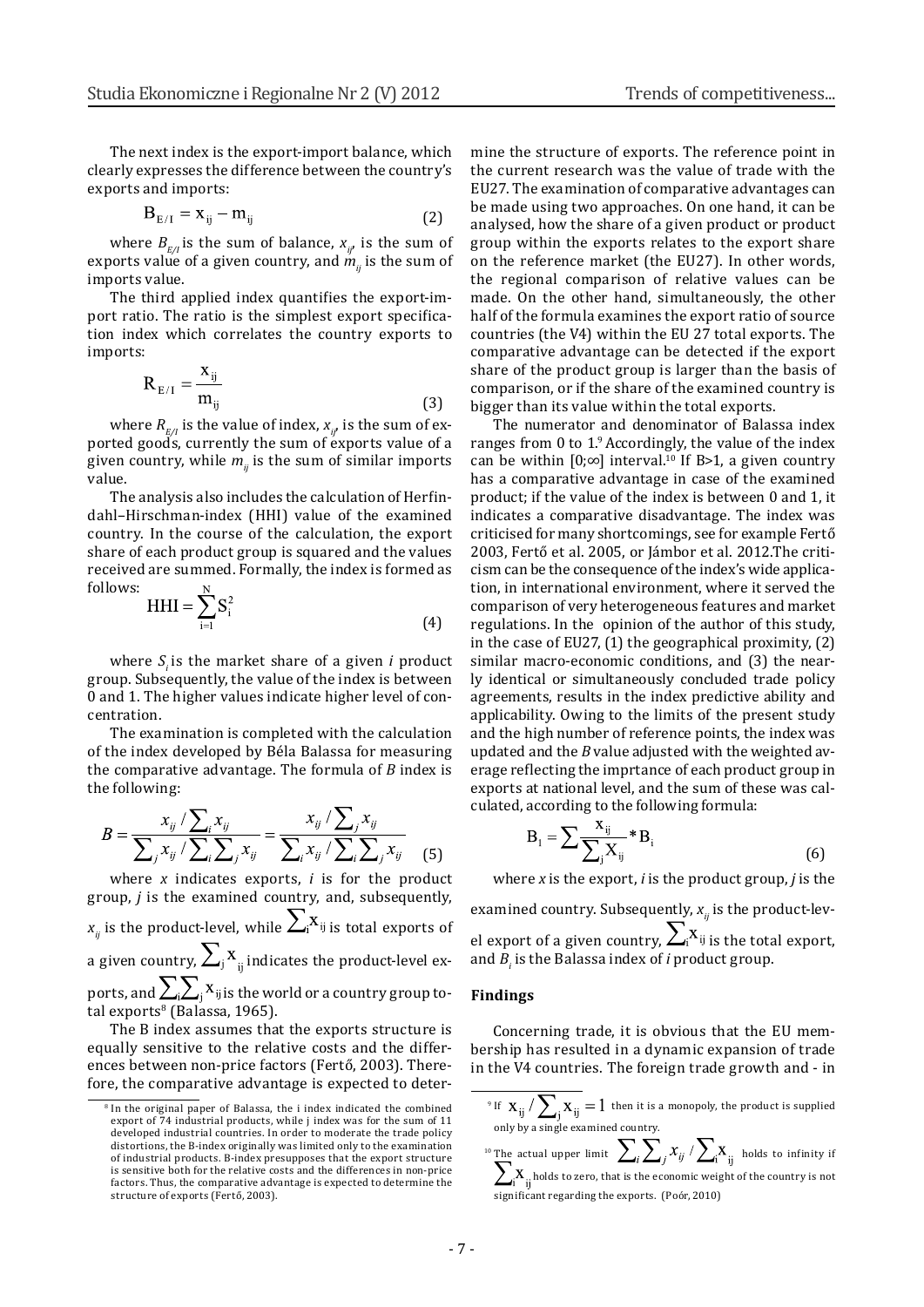some cases and regarding some product groups - the decline can be observed in the total agricultural trade (within and outside the EU27) The question is, to what extent can it be due to the potential market expansion of the examined countries.

In order to answer the question, the change is expressed in percentage terms reflecting how the change in case of each country group contributed to changes observed in the expansion of total trade.

On the basis of the data of  $MR_{F/I}$  index (formula 1), it can be concluded that in the case of total exports, the expansion was decisive with regard of the EU27. The strongest expansion was in Slovakia because 93% of the export growth was destined to the markets of the EU27. The value of the Czech Republic was lower (87%), the next in rank was Hungary (77%), then Poland (71%). The same value increased again by 3%, on average, for all countries in the period following the accession. Thus, it can be declared that in the case of the examined countries, the markets of the EU enabled

the expansion. In other words, the common internal market had a considerable impact on trade improvement, which also resulted in the concentration of common markets from the perspective of the V4.

If the research is extended, it can be seen in regards to the EU15 and V4 that the growth is very strong on the market of the old member states (Table 1). In some cases, the expansion of trade exceeded 100% (2002, CZ, HU), which was due, partly, to the limited changes of annual base value mentioned above, partly to the fact that the expansion of trade on the markets of the EU15 could, in total, adjust the decline taking place on other markets (e.g., outside the EU27).

Considering the results, it is confirmed that the accession to the EU in 2004 resulted in a sound and strong growth of the market. The highest growth values were observed in Slovakia. It leads to the conclusion that as the result of the permanent – and in some years even – expansion of the low base, the value of growth steadily increased and the market relations were less affected.

**Table 1.** The total export growth rate by country group (extra the EU27) \* (2001-2011) **Tabela 1.** Stopa wzrostu eksportu ogółem w krajach Grupy Wyszehradzkiej w latach 2001-2011

| In EU15 relation |                |      |        |      |      |      |      |      |         |        |      |  |
|------------------|----------------|------|--------|------|------|------|------|------|---------|--------|------|--|
|                  | 2001           | 2002 | 2003   | 2004 | 2005 | 2006 | 2007 | 2008 | 2009    | 2010   | 2011 |  |
| Czech Rep.       | 41%            | 100% | 18%    | 58%  | 43%  | 50%  | 50%  | 50%  | 25%     | 18%    | 34%  |  |
| Hungary          | 58%            | 100% | 100%   | 86%  | 47%  | 32%  | 52%  | 25%  | 17%     | 16%    | 44%  |  |
| Poland           | 46%            | 74%  | 66%    | 76%  | 61%  | 58%  | 69%  | 50%  | 10%     | 59%    | 44%  |  |
| Slovakia         | 36%            | 3%   | 0%     | 52%  | 36%  | 11%  | 29%  | 12%  | $-100%$ | $-20%$ | 21%  |  |
|                  | In V4 relation |      |        |      |      |      |      |      |         |        |      |  |
|                  | 2001           | 2002 | 2003   | 2004 | 2005 | 2006 | 2007 | 2008 | 2009    | 2010   | 2011 |  |
| Czech Rep.       | 49%            | 100% | 5%     | 44%  | 42%  | 61%  | 45%  | 44%  | 67%     | 63%    | 55%  |  |
| Hungary          | $-3\%$         | 100% | $-26%$ | 22%  | 17%  | 35%  | 14%  | 21%  | 16%     | 39%    | 38%  |  |
| Poland           | 9%             | 32%  | 6%     | 14%  | 16%  | 21%  | 9%   | 19%  | 19%     | 10%    | 12%  |  |
| Slovakia         | 60%            | 88%  | 48%    | 47%  | 56%  | 75%  | 76%  | 61%  | 100%    | 94%    | 75%  |  |

*Source:* Based on EUROSTAT 2012 data.

\* For reasons of simplicity and applicability, in some cases the extreme values were indicated as 100% and -100%.

Reviewing the agro-trade balance (formula 2), the situation of Visegrad countries is much clearer (see Figure 1). In general, it can be declared that the balance of Hungary remained positive throughout the period, in spite of the fact that a stronger decline could be observed after 2004. In case of Poland, the balance of the index improved after the accession, while in the case of the other two countries, the integration has further worsened the negative value of the index. The export-import ratio has changed similarly.

The tendencies of export-import ratio $11$  produce interesting result regarding trade (Formula 3). Given the values shown in Figure 2, it can be observed that the value of the ratio decreased in Hungary – in other words, the values of exports and imports come closer - in the examined relation, but the exports dominance could be maintained. The accession had a strong influence and the value of the index increased because the value of exported goods grew due to the emerging new markets.

<sup>&</sup>lt;sup>11</sup> It should be noted for the application of the ratio that the decline of demand and import can also distort the value of the index.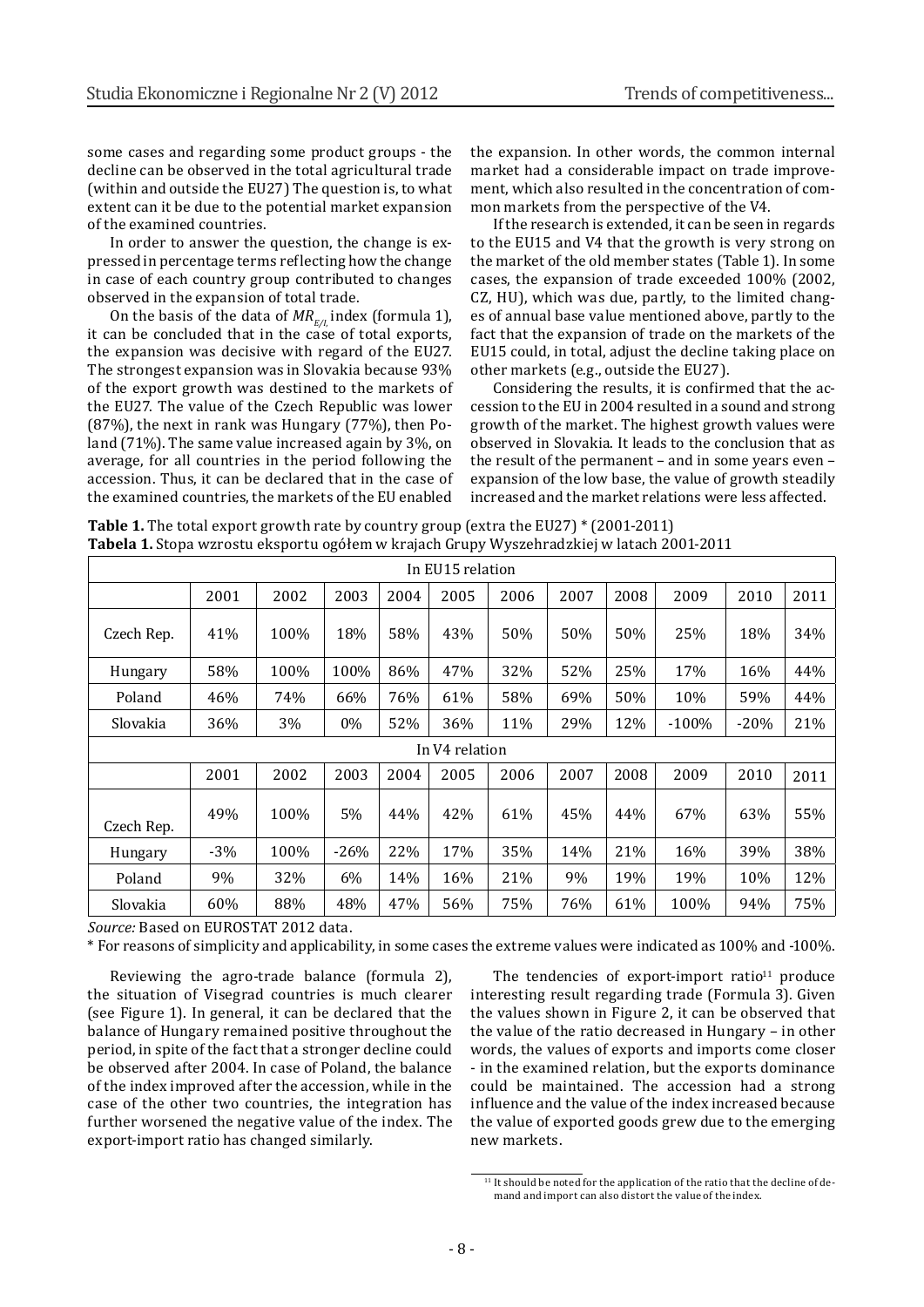

#### Agro-trade balance Export-import ratio

**Figure 2.** Agro-trade balance and export-import ratio of Visegrad countries with the EU15 (2000-2011; current prices, million euros)

*Source:* Based on EUROSTAT 2012 data

**Rysunek 2.** Bilans handlu rolno-spożywczego i relacja eksportu do importu w krajach Grupy Wyszehradzkiej z krajami UE-15 (2000-2011 w cenach bieżących, w mln euro)

*Źródło:* opracowanie własne na podstawie danych EUROSTAT 2012.

However, the picture is completely different for the new member states (the EU12) (Figure 3).



Agro-trade balance **Export-import ratio** 

**Figure 3.** The agro-trade balance and export-import ratio of Visegrad countries with the EU12 (2000-2011, current prices, million euros)

*Source:* Based on EUROSTAT 2012 data

**Rysunek 3.** Bilans handlu rolno-spożywczego i relacja eksportu do importu w krajach Grupy Wyszehradzkiej i krajami UE-12 (2000-2011 w cenach bieżących, w mln euro)

*Źródło:* opracowanie własne na podstawie danych EUROSTAT 2012.

The "opening of borders" in 2004 resulted in a significant export increase of the V4 towards the EU12, thus, improving both the balance and the ratio values. The situation of Poland is noticeable, because the values rapidly ascended at the start, in 2004, and gradually improved Poland's export position compared to the V4 countries. Parallel with this phenomenon, Hungary and the Czech Republic could also show considerable activity in the markets of each other, but Slovakia was clearly lagging in this process and could not increase its trade in relation to the EU12.

When reviewing the individual countries, it can be detected that the exported product structure can be explained by the effects of the EU membership. It can be measured by the ratio of products in trade. The Herfindahl-Hirschmann index can be used for determining the concentration of markets in the economic analyses.

The values of examined countries (CZ, HU, SK, PL) and country groups (EU27, EU15, EU12, V4) are shown in Table 2.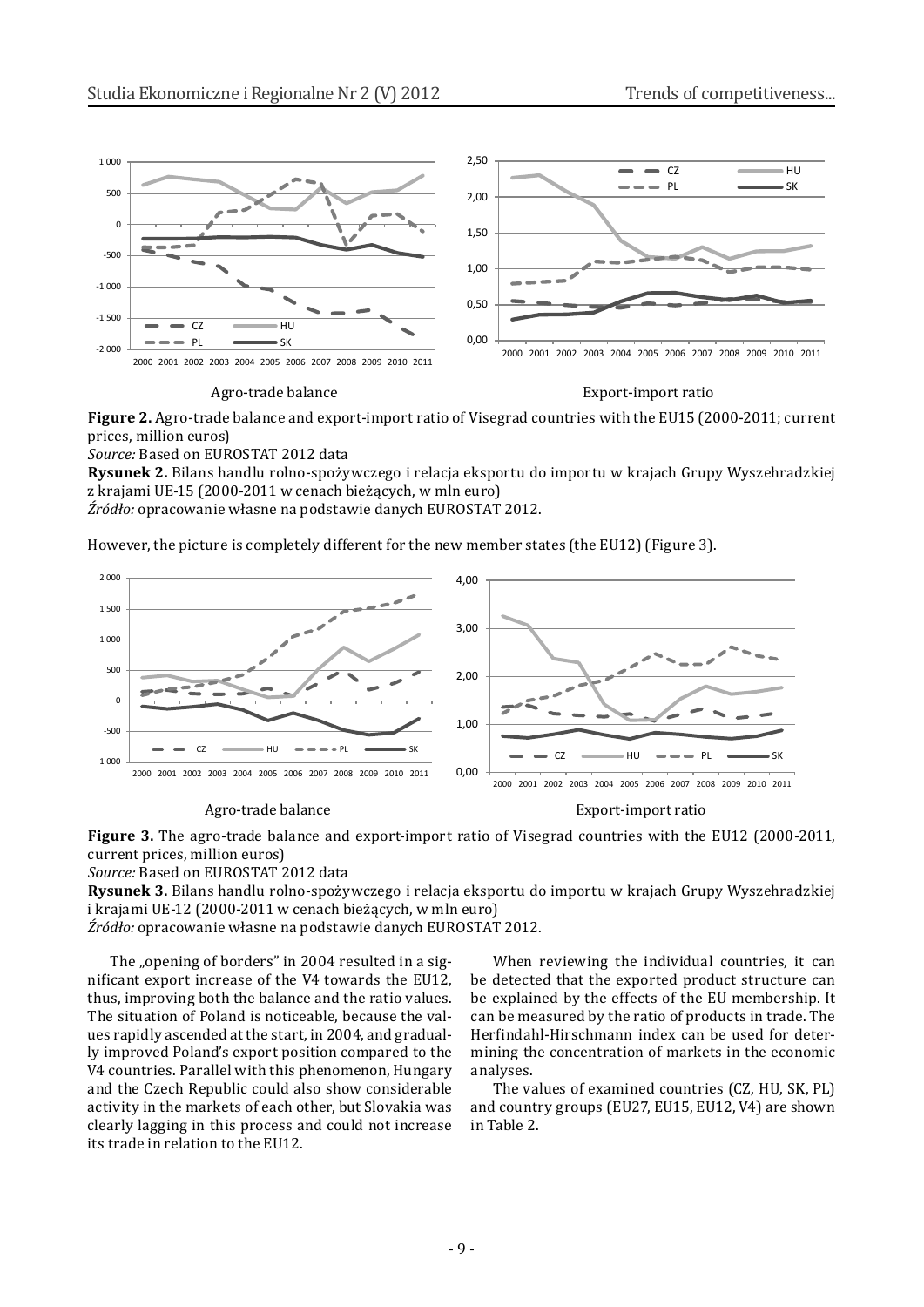| Table 2. The Herfindahl-Hirschman-index values in the V4 exports to selected countries and country groups |  |
|-----------------------------------------------------------------------------------------------------------|--|
| $(2000-2011)$                                                                                             |  |

| Tabela 2. Indeks Herfindahla-Hirschmana dotyczący eksportu krajów Grupy Wyszehradzkiej w latach 2000-2011. |
|------------------------------------------------------------------------------------------------------------|
| .                                                                                                          |

| <b>Czech Republic</b>  |        |        |        |        |          |        |        |        |        |        |        |
|------------------------|--------|--------|--------|--------|----------|--------|--------|--------|--------|--------|--------|
|                        | 2000   | 2001   | 2002   | 2003   | 2004     | 2005   | 2006   | 2007   | 2008   | 2009   | 2010   |
| HU                     | 0,1072 | 0,0893 | 0,0850 | 0,0862 | 0,0817   | 0,0747 | 0,0840 | 0,0946 | 0,0928 | 0,0898 | 0,0885 |
| PL                     | 0,1336 | 0,1142 | 0,1469 | 0,1850 | 0,1223   | 0,0856 | 0,0738 | 0,0765 | 0,0847 | 0,0785 | 0,0741 |
| SK                     | 0,0780 | 0,0729 | 0,0820 | 0,0816 | 0,0672   | 0,0705 | 0,0710 | 0,0711 | 0,0682 | 0,0715 | 0,0664 |
| <b>EU27</b>            | 0,0679 | 0,0675 | 0,0689 | 0,0673 | 0,0694   | 0,0652 | 0,0694 | 0,0694 | 0,0656 | 0,0658 | 0,0632 |
| EU15                   | 0,1062 | 0,1015 | 0,0902 | 0,0746 | 0,0911   | 0,0892 | 0,0902 | 0,0918 | 0,0874 | 0,0889 | 0,0795 |
| <b>EU12</b>            | 0,0673 | 0,0642 | 0,0723 | 0,0759 | 0,0643   | 0,0621 | 0,0626 | 0,0639 | 0,0618 | 0,0620 | 0,0598 |
| $V4*$                  | 0,0678 | 0,0654 | 0,0738 | 0,0776 | 0,0635   | 0,0619 | 0,0620 | 0,0634 | 0,0617 | 0,0626 | 0,0604 |
| <b>Hungary</b>         |        |        |        |        |          |        |        |        |        |        |        |
|                        | 2000   | 2001   | 2002   | 2003   | 2004     | 2005   | 2006   | 2007   | 2008   | 2009   | 2010   |
| CZ                     | 0,0809 | 0,0861 | 0,0908 | 0,1041 | 0,0869   | 0,0908 | 0,0893 | 0,0816 | 0,0897 | 0,0835 | 0,0828 |
| $\mathbf{P}\mathbf{L}$ | 0,0878 | 0,1002 | 0,0860 | 0,1029 | 0,1051   | 0,1300 | 0,1156 | 0,1199 | 0,1522 | 0,1108 | 0,1032 |
| SK                     | 0,0794 | 0,1193 | 0,0770 | 0,0758 | 0,0758   | 0,0880 | 0,1164 | 0,0892 | 0,0974 | 0,0853 | 0,0990 |
| <b>EU27</b>            | 0,0973 | 0,1035 | 0,0954 | 0,0913 | 0,0873   | 0,0884 | 0,0818 | 0,1167 | 0,0971 | 0,0905 | 0,0906 |
| <b>EU15</b>            | 0,1347 | 0,1309 | 0,1141 | 0,1077 | 0,1010   | 0,1012 | 0,0968 | 0,1347 | 0,1084 | 0,1111 | 0,1088 |
| <b>EU12</b>            | 0,0722 | 0,0847 | 0,0790 | 0,1000 | 0,0773   | 0,0809 | 0,0748 | 0,1045 | 0,0998 | 0,0790 | 0,0803 |
| $V4*$                  | 0,0731 | 0,0794 | 0,0760 | 0,0814 | 0,0820   | 0,0873 | 0,0831 | 0,0845 | 0,0930 | 0,0732 | 0,0799 |
|                        |        |        |        |        | Poland   |        |        |        |        |        |        |
|                        | 2000   | 2001   | 2002   | 2003   | 2004     | 2005   | 2006   | 2007   | 2008   | 2009   | 2010   |
| CZ                     | 0,1175 | 0,1130 | 0,1047 | 0,1032 | 0,0929   | 0,0953 | 0,0905 | 0,0868 | 0,0871 | 0,0932 | 0,0935 |
| ${\rm H}{\rm U}$       | 0,1503 | 0,1386 | 0,1253 | 0,1281 | 0,1050   | 0,0969 | 0,0932 | 0,0911 | 0,1038 | 0,1245 | 0,0913 |
| SK                     | 0,1336 | 0,1334 | 0,1202 | 0,1150 | 0,0924   | 0,1036 | 0,1019 | 0,0864 | 0,0793 | 0,0893 | 0,0977 |
| <b>EU27</b>            | 0,0770 | 0,0727 | 0,0757 | 0,0787 | 0,0708   | 0,0757 | 0,0776 | 0,0768 | 0,0760 | 0,0721 | 0,0732 |
| <b>EU15</b>            | 0,0975 | 0,0871 | 0,0874 | 0,0896 | 0,0760   | 0,0798 | 0,0822 | 0,0809 | 0,0802 | 0,0726 | 0,0737 |
| <b>EU12</b>            | 0,0926 | 0,0932 | 0,0931 | 0,0885 | 0,0817   | 0,0818 | 0,0793 | 0,0778 | 0,0755 | 0,0810 | 0,0832 |
| $V4*$                  | 0,1230 | 0,1167 | 0,1043 | 0,1023 | 0,0901   | 0,0875 | 0,0833 | 0,0800 | 0,0796 | 0,0876 | 0,0903 |
|                        |        |        |        |        | Slovakia |        |        |        |        |        |        |
|                        | 2000   | 2001   | 2002   | 2003   | 2004     | 2005   | 2006   | 2007   | 2008   | 2009   | 2010   |
| CZ                     | 0,0747 | 0,0783 | 0,0791 | 0,0877 | 0,0851   | 0,0838 | 0,0770 | 0,0782 | 0,0745 | 0,0726 | 0,0684 |
| HU                     | 0,1342 | 0,1012 | 0,0887 | 0,1028 | 0,0952   | 0,0930 | 0,0853 | 0,0858 | 0,0886 | 0,0866 | 0,0964 |
| PL                     | 0,1907 | 0,2278 | 0,2008 | 0,1965 | 0,1518   | 0,1395 | 0,1809 | 0,1419 | 0,1124 | 0,1250 | 0,0993 |
| <b>EU27</b>            | 0,0651 | 0,0683 | 0,0685 | 0,0701 | 0,0731   | 0,0756 | 0,0756 | 0,0780 | 0,0727 | 0,0711 | 0,0742 |
| <b>EU15</b>            | 0,1141 | 0,1321 | 0,1091 | 0,0809 | 0,0892   | 0,0910 | 0,0928 | 0,1080 | 0,1122 | 0,1166 | 0,1011 |
| <b>EU12</b>            | 0,0701 | 0,0728 | 0,0742 | 0,0782 | 0,0786   | 0,0751 | 0,0741 | 0,0746 | 0,0689 | 0,0651 | 0,0716 |
| $V4*$                  | 0,0696 | 0,0721 | 0,0739 | 0,0775 | 0,0806   | 0,0747 | 0,0740 | 0,0753 | 0,0686 | 0,0653 | 0,0717 |

Source: Based on EUROSTAT 2012 data.

\* Under the V4, we mean the trade within the country group, which is realized with the other three partners.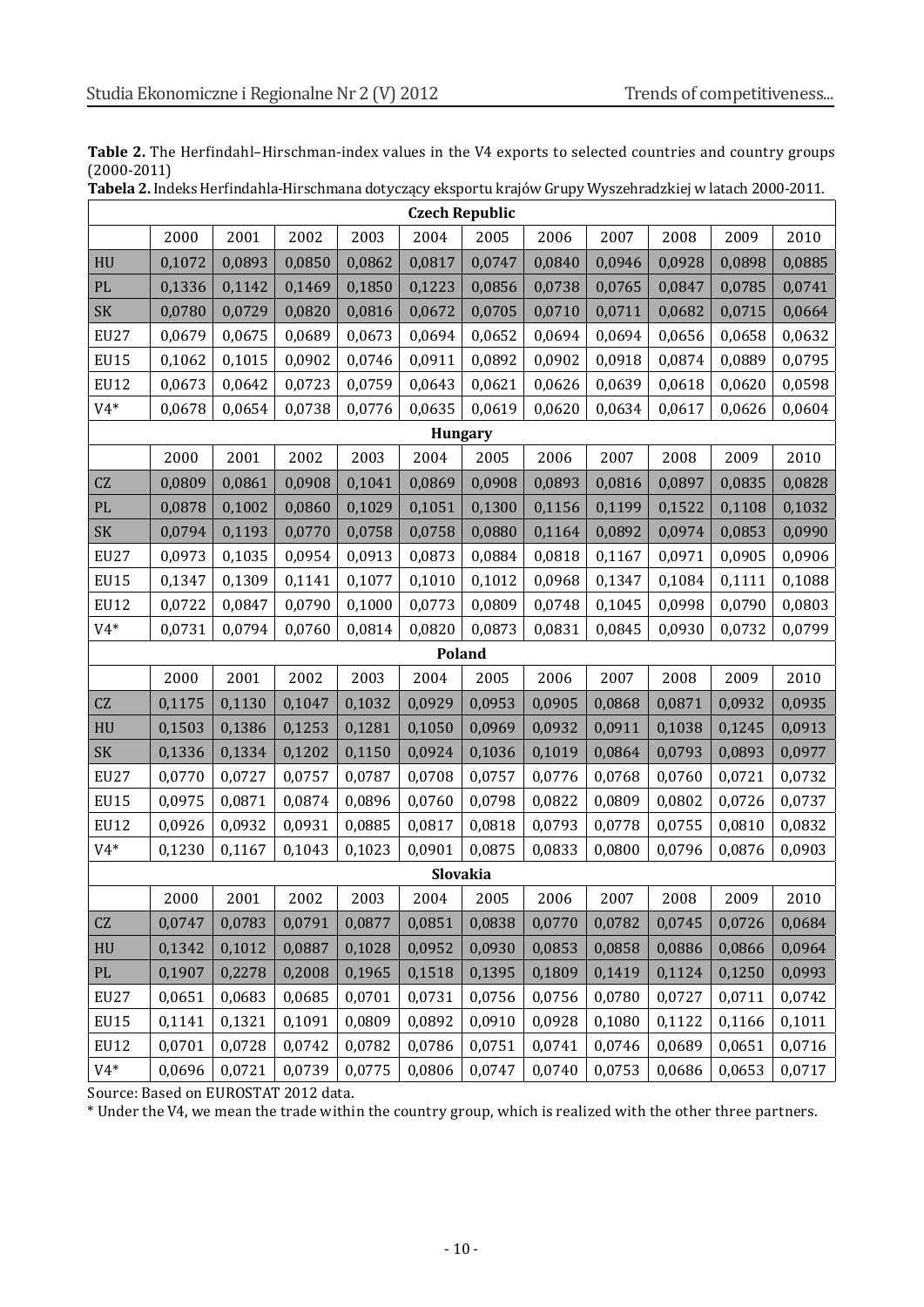The values in the Table 2 clearly show that exports cannot be regarded as concentrated in any of the countries. The concentration cannot be detected in the median of product categories that the examined markets had exclusive role. It meets the preliminary expectations, because in the case of the EU27, due to the common internal market competition - especially in the case of the easily replaceable products – the strong market effects are against market concentration, thus, strengthening the position of consumers. The strongest values can be found in the Czech-Polish, Slovak-Polish and Hungarian-Polish relations. But in the case of the former, it concerns the period prior to the accession – which was subsidized and/or protected by trade agreements – while in case of the latter, it concerns the period after the integration. It can be declared that the accession has significantly rearranged the introduction of goods on the market, referring to the changes of trade barriers and, in some cases, intensifying the process of trade creation. The data also confirm a concentration on geographical basis. In the case of 3 (CZ, HU, SK) out of the 4 examined countries the values in the EU12 and V4 relation strongly converge, which means

that in their cases, the geographical conditions and location substantially affect the export of agricultural products, so the trade out of V4 only slightly influences the concentration of product groups. Essentially, these countries trade mostly within the region. A considerable deviation between the EU12 and V4 values can be detected only in the case of Poland, probably because of the strong and traditionally determinant presence, which can be observed in regards to the Baltic States.

The general competitive values of individual products and countries can give some important information in addition to the analysis of concentration. Quite a few indices and evaluations are available for the quantification of comparative advantage. One of them can be connected with Béla Balassa, who pioneered the measuring of comparative advantage. The index has had several versions during the last decade, but in the present research, the effects of competitiveness in trade of the V4 are analysed on the basis of the original formula.

The values of index *B* adjusted at the level of countries are included in Table 3, which also describes how the value of competitiveness changed at a country level.

| Table 3. The aggregated values of Balassa index examined for the selected relations of V4 countries, (2000-2011) |
|------------------------------------------------------------------------------------------------------------------|
| Tabela 3. Zagregowane wartości indeksu Balassy w relacji do krajów Grupy Wyszehradzkiej z wybranymi gru-         |
| pami krajów UE (2000-2011)                                                                                       |

| <b>Czech Republic</b> |       |       |       |       |       |       |       |       |       |       |       |       |
|-----------------------|-------|-------|-------|-------|-------|-------|-------|-------|-------|-------|-------|-------|
|                       | 2000  | 2001  | 2002  | 2003  | 2004  | 2005  | 2006  | 2007  | 2008  | 2009  | 2010  | 2011  |
| <b>HU</b>             | 2,956 | 2,163 | 1,821 | 1,619 | 1,394 | 1,502 | 1,456 | 1,651 | 1,654 | 1,655 | 1,672 | 1,624 |
| PL                    | 2,100 | 2,094 | 2,137 | 2,268 | 1,998 | 1,779 | 1,517 | 1,416 | 1,596 | 1,500 | 1,444 | 1,422 |
| <b>SK</b>             | 1,584 | 1,493 | 1,432 | 1,503 | 1,424 | 1,493 | 1,360 | 1,429 | 1,453 | 1,553 | 1,384 | 1,389 |
| <b>EU27</b>           | 1,044 | 1,045 | 1,030 | 1,031 | 1,016 | 1,012 | 1,006 | 1,004 | 1,004 | 1,005 | 1,005 | 1,005 |
| <b>EU15</b>           | 1,364 | 1,262 | 1,228 | 1,200 | 1,149 | 1,146 | 1,104 | 1,137 | 1,169 | 1,174 | 1,130 | 1,166 |
| <b>EU12</b>           | 1,266 | 1,278 | 1,218 | 1,175 | 1,161 | 1,241 | 1,139 | 1,156 | 1,192 | 1,233 | 1,154 | 1,161 |
| $V4*$                 | 1,266 | 1,293 | 1,223 | 1,221 | 1,170 | 1,258 | 1,148 | 1,172 | 1,209 | 1,263 | 1,179 | 1,187 |
| <b>Hungary</b>        |       |       |       |       |       |       |       |       |       |       |       |       |
| CZ                    | 2,649 | 2,922 | 2,341 | 2,310 | 2,226 | 2,576 | 2,779 | 2,437 | 2,383 | 2,445 | 1,722 | 1,602 |
| PL                    | 1,655 | 1,894 | 1,729 | 1,902 | 2,241 | 2,718 | 2,063 | 1,551 | 1,469 | 1,603 | 1,539 | 1,386 |
| <b>SK</b>             | 1,960 | 1,749 | 2,054 | 2,037 | 2,054 | 1,783 | 2,556 | 2,023 | 1,697 | 2,080 | 1,846 | 1,676 |
| <b>EU27</b>           | 1,047 | 1,036 | 1,038 | 1,034 | 1,024 | 1,024 | 1,016 | 1,008 | 1,007 | 1,007 | 1,012 | 1,017 |
| <b>EU15</b>           | 1,233 | 1,149 | 1,129 | 1,155 | 1,089 | 1,095 | 1,085 | 1,094 | 1,105 | 1,097 | 1,088 | 1,087 |
| <b>EU12</b>           | 1,434 | 1,355 | 1,397 | 1,423 | 1,381 | 1,332 | 1,363 | 1,244 | 1,182 | 1,182 | 1,145 | 1,141 |
| $V4*$                 | 1,751 | 1,799 | 1,846 | 1,850 | 1,934 | 1,951 | 1,894 | 1,682 | 1,475 | 1,564 | 1,453 | 1,333 |
| Poland                |       |       |       |       |       |       |       |       |       |       |       |       |
| CZ                    | 2,049 | 1,861 | 1,641 | 1,601 | 1,398 | 1,288 | 1,224 | 1,160 | 1,289 | 1,307 | 1,228 | 1,363 |
| HU                    | 2,737 | 2,517 | 2,333 | 2,512 | 2,054 | 2,059 | 1,792 | 1,711 | 1,756 | 1,668 | 1,406 | 1,319 |
| <b>SK</b>             | 2,487 | 2,557 | 1,965 | 2,007 | 1,466 | 1,327 | 1,357 | 1,262 | 1,340 | 1,335 | 1,272 | 1,301 |
| <b>EU27</b>           | 1,094 | 1,088 | 1,057 | 1,062 | 1,017 | 1,017 | 1,027 | 1,014 | 1,007 | 1,013 | 1,011 | 1,014 |
| <b>EU15</b>           | 1,299 | 1,270 | 1,193 | 1,178 | 1,077 | 1,075 | 1,086 | 1,061 | 1,041 | 1,033 | 1,035 | 1,042 |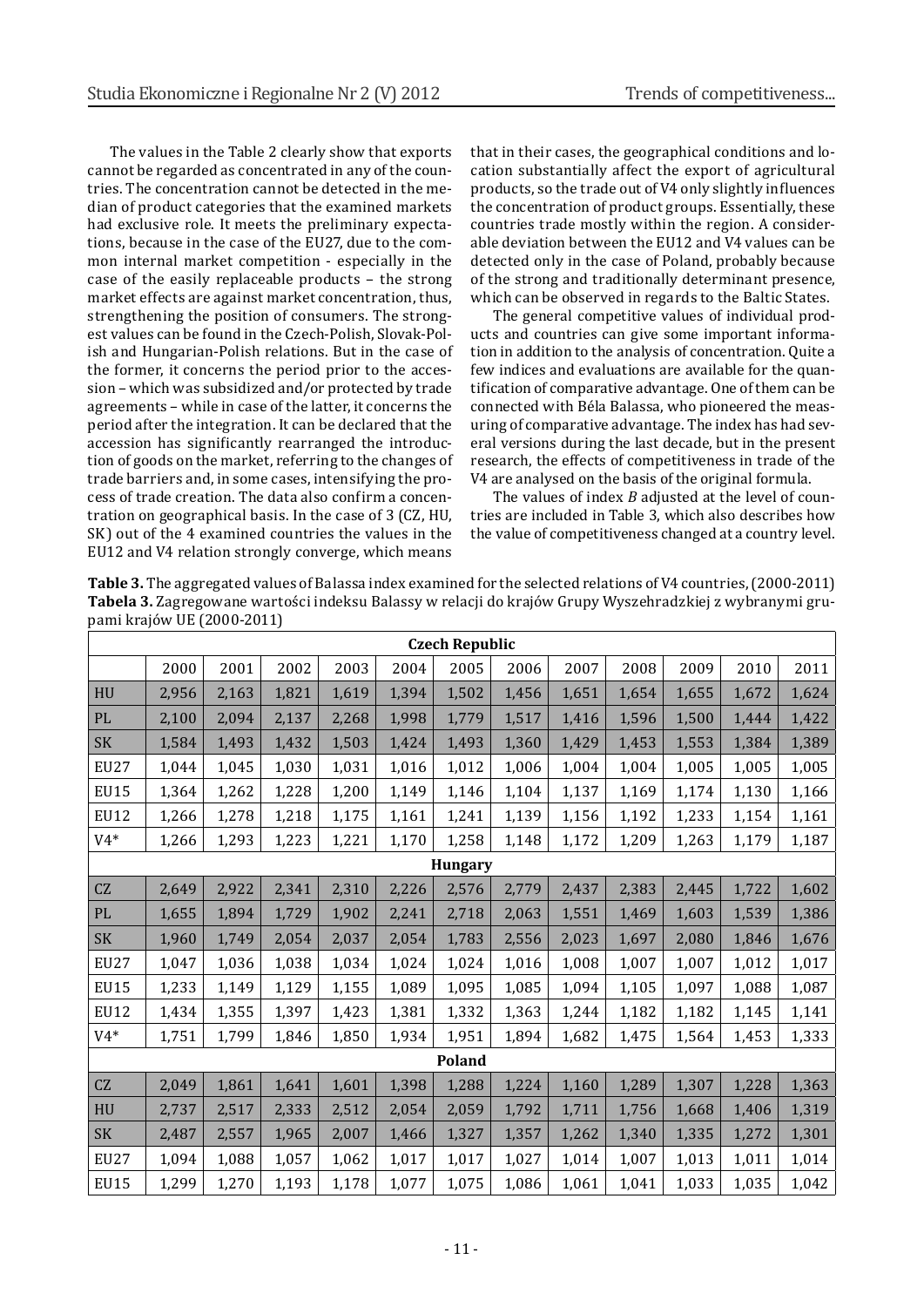| EU12            | 1,827 | 1,751 | 1,568 | 1,508 | 1,373 | 1,279 | 1,177 | 1,145 | 1,136 | 1,190 | 1,173 | 1,214 |
|-----------------|-------|-------|-------|-------|-------|-------|-------|-------|-------|-------|-------|-------|
| $V4*$           | 2,200 | 2,031 | 1,727 | 1,740 | 1,469 | 1,373 | 1,262 | 1,209 | 1,251 | 1,256 | 1,202 | 1,252 |
| <b>Slovakia</b> |       |       |       |       |       |       |       |       |       |       |       |       |
| CZ              | 1,272 | 1,248 | 1,198 | 1,231 | 1,197 | 1,206 | 1,208 | 1,159 | 1,169 | 1,404 | 1,298 | 1,411 |
| HU              | 1,915 | 1,683 | 1,369 | 1,495 | 1,191 | 1,379 | 1,355 | 1,196 | 1,357 | 1,264 | 1,166 | 1,163 |
| PL              | 2,633 | 3,023 | 2,558 | 2,369 | 1,923 | 2,087 | 1,910 | 1,970 | 1,816 | 1,709 | 1,501 | 1,513 |
| EU27            | 1,023 | 1,020 | 1,018 | 1,017 | 1,010 | 1,005 | 1,004 | 1,001 | 1,001 | 1,002 | 1,001 | 1,001 |
| EU15            | 1,866 | 1,836 | 1,778 | 1,697 | 1,388 | 1,202 | 1,205 | 1,283 | 1,326 | 1,294 | 1,227 | 1,195 |
| EU12            | 1,098 | 1,120 | 1,075 | 1,059 | 1,070 | 1,062 | 1,044 | 1,047 | 1,048 | 1,050 | 1,024 | 1,021 |
| $V4*$           | 1,107 | 1,123 | 1,080 | 1,076 | 1,086 | 1,062 | 1,040 | 1,046 | 1,051 | 1,059 | 1,036 | 1,039 |

Source: Based on EUROSTAT 2012 data

\* Under V4, we mean the trade within the country group, which is realized with other three partners.

It can be observed in the examination of countries, that there were higher values during the period prior to the accession to the EU. In case of the Czech Republic and Slovakia, the competitiveness considerably decreased compared to 2000 and stabilized at or below the level observed around the accession. The situation of Poland<sup>12</sup> on the market of the other V4 member countries changed (the decrease) much slower, but even so it could not approach the Hungarian figures in value, because, on the one hand, these were the highest aggregated values, and, on the other hand, in case of e.g. the Czech Republic, the relatively strong values could be maintained until the world crisis of 2008. (It should be added, however, that in case of Poland the process started to stagnate almost right after the integration.)

More or less similar tendencies can be observed within the country groups. In general, it can be concluded that the pace of changes is much slower than it could be seen in regards to the examined countries. In the case of the Czech Republic and Slovakia, the process basically shows a slowly decreasing tendency. It should be highlighted that Slovakia had actually realized a competitive disadvantage by 20% in one year after the accession and 30% in two years. It seems that the membership in the EU was less successful in this respect. Although, it can be observed for all the examined countries, but to a lesser extent. The trend had changed much less only in the case of Hungary. It can be concluded on the basis of research results that significant value differences could not be detected by the end of the period concerning the competitiveness of trade between the member states or state groups.

#### **Conclusions**

The calculations have proved that value of agricultural trade of the V4 countries considerably expanded due to the changes of the last 12 years. Within that period, the expansion on the EU27 markets is a key factor and it was also strengthened by the favourable process on the markets of the EU15 and V4. It can also be declared that the trade balance in the case of EU15 was positive only in HU and PL, while in the trade within the V4, only SK could produce values, which, though negative, show an improving tendency. Another conclusion is that the market concentration of some products of selected countries decreased owing to the effects of common internal market operations and the strengthening of internal market competition. According to the research outcomes, this process accompanies the decline of comparative advantage and strong convergence of values in some relations. Therefore, the EU accession has created market and numerous possibilities, but – according to this research - it has not caused the improvement of the competitive values of the considered countries.

#### **References:**

- 1. Balassa B. (1965): Trade liberalisation and "revealed" comparative advantage. The Manchester School, Vol. 33. No. 2. 99–123. o.
- 2. Baranyai Zs. (2008): Productivity and profitability in European agriculture, especially in Hungary. Annals of the Polish Association of Agricultural and Agribusiness Economists 10:(5) pp. 7-13.
- 3. EUROSTAT (2012): International Trade, EU27 Trade Since 1988 by HS2 database, http://epp.eurostat.ec.europa.eu, 2012.08.16
- 4. Euvonal (2012): Az EU-ba történő áruszállításkor elég-e a szállítólevél vagy kell vámáru nyilatkozat is?http://www.euvonal.hu/index.php?op=kerdesvalasz\_reszletes&kerdes\_ valasz \_id=489, 2012.08.22
- 5. Fertő I. (2003): A komparatív előnyök mérése. Statisztikai Szemle, 81/ 4, p. 309–327
- 6. Fertő I. Hubbard L.I. (2005): Az agrárkereskedelem dinamikája – A csatlakozó országok esete Közgaz-

<sup>&</sup>lt;sup>12</sup> In the case of Poland, it should be noted that its competitiveness is strongly affected by the internal consumption, sound macro-economic and state budget situation, determinant and permanently expanding German and Ukrainian relations in regards to trade. These result that the convergence of the Polish economy is outstanding within the V4 comparison. (Kerner, 2012)